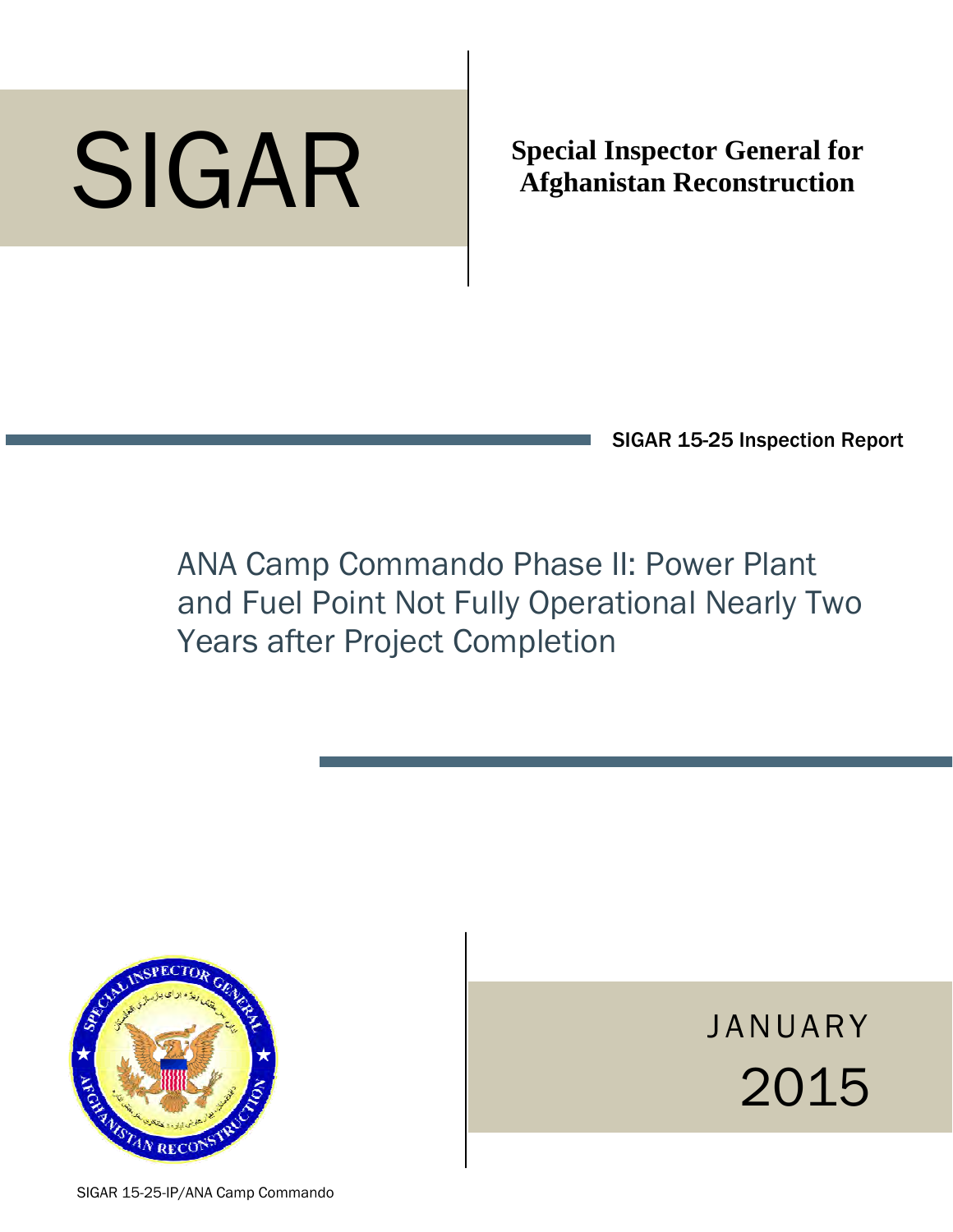



January 6, 2015

The Honorable Chuck Hagel Secretary of Defense

General Lloyd J. Austin III Commander, U.S. Central Command

General John F. Campbell, Jr. Commander, U.S. Forces-Afghanistan and Commander, International Security Assistance Force

Lieutenant General Thomas P. Bostick Commanding General and Chief of Engineers U.S. Army Corps of Engineers

Major General Todd T. Semonite Commanding General, Combined Security Transition Command-Afghanistan

This report discusses the results of SIGAR's inspection of the Afghan National Army's (ANA) Camp Commando complex in Kabul, Afghanistan. The Department of Defense awarded four contracts—corresponding to Phases I through IV for construction and renovation of facilities at Camp Commando. This inspection focused on Phase II, which included new construction and renovation work requested by the Combined Security Transition Command-Afghanistan (CSTC-A), funded through the Afghanistan Security Forces Fund, and executed under a contract administered by the U.S. Army Corps of Engineers (USACE). We found that USACE accepted all three facilities built under Phase II—the power plant, the fuel point, and the dining facility—and paid the contractor the full contract amount of about \$18.7 million. However, during our inspections in February and April 2014, we found that the generators were not synchronized and could only provide about 25 percent of the planned total power output; the fuel pumps at the fuel point had not been used; and the dining facility was built for 280 Afghan soldiers but was handling 1,600 soldiers.

We are also concerned that the U.S. government has issued a new contract, which includes approximately \$3.1 million in Phase III to complete work on or make repairs to the camp's power system and construct another fuel point. Specifically, CSTC-A is funding \$2.1 million to repair the power plant's electrical system, including replacing the original master control panel, which USACE stated was damaged by the ANA making an improper and unauthorized connection to a transformer, and repairing and synchronizing the generators to allow for parallel operation—all initially part of the Phase II work.1 In addition, even though the fuel point constructed in Phase II—at a cost of \$332,000—has never been fully used as intended, a second, larger fuel point was built by a new contractor under Phase III at a cost of approximately \$1 million.

-

<sup>1</sup> The Phase III contract also called for the purchase and installation of some new equipment, notably a sixth generator.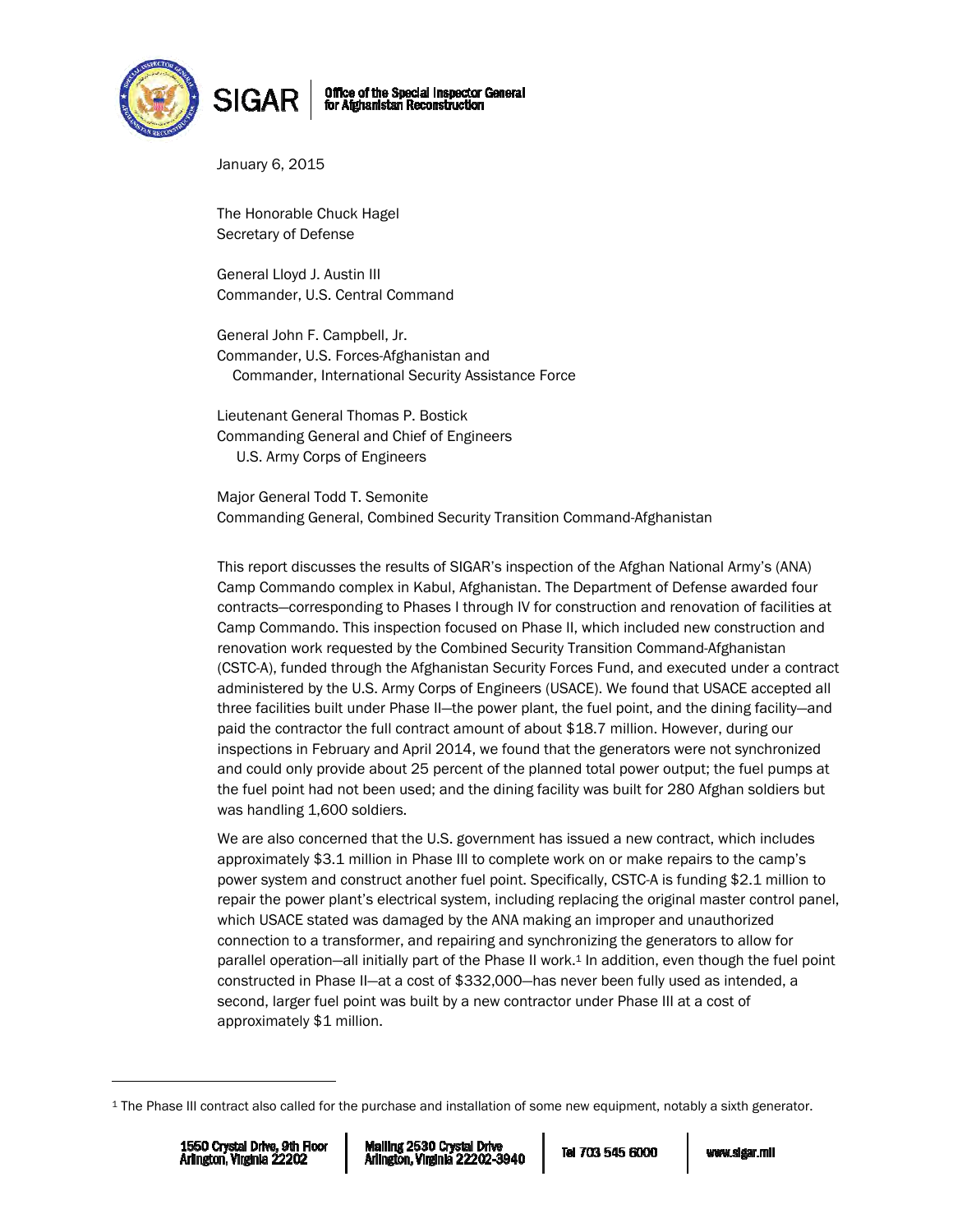SIGAR recommends that the Commanding General and Chief of Engineers, USACE, direct the Commander, USACE Transatlantic Division, to take the following actions and report back to SIGAR within 90 days: (1) determine the amount paid to the Phase II contractor for required work that was not completed on the camp's power plant and fuel point, and, where appropriate, recoup those funds; (2) provide documentation showing that the power plant's electrical system has been fully tested and commissioned; (3) determine the reason(s) why the ANA has not used the Phase II fuel point to dispense fuel for vehicles, and, based on the results, decide whether steps should be taken to make it operational; and (4) determine the circumstances leading to the acceptance of the Phase II work as completed, with full payment made to the contractor, when known deficiencies existed. Based on the results, determine what disciplinary action, if any, should be taken against the contracting officer or contracting officer's representative.

We received written comments on a draft of this inspection report from USACE. In its comments, USACE agreed with each of our four recommendations. We found that USACE's comments and information on actions taken were generally responsive to our recommendations, but additional documentation is necessary to close them. USACE's comments are reproduced in appendix III. U.S. Forces-Afghanistan and CSTC-A provided general comments on a draft of this report and assurances of corrective actions planned and taken to ensure that U.S. and donor nation funds are spent usefully towards developing the sustainability of the Afghan National Security Forces.

SIGAR conducted this inspection under the authority of Public Law No. 110‐181, as amended; the Inspector General Act of 1978, as amended; and in accordance with the *Quality Standards for Inspection and Evaluation,* published by the Council of the Inspectors General on Integrity and Efficiency.

.<br>Ma

John F. Sopko Special Inspector General for Afghanistan Reconstruction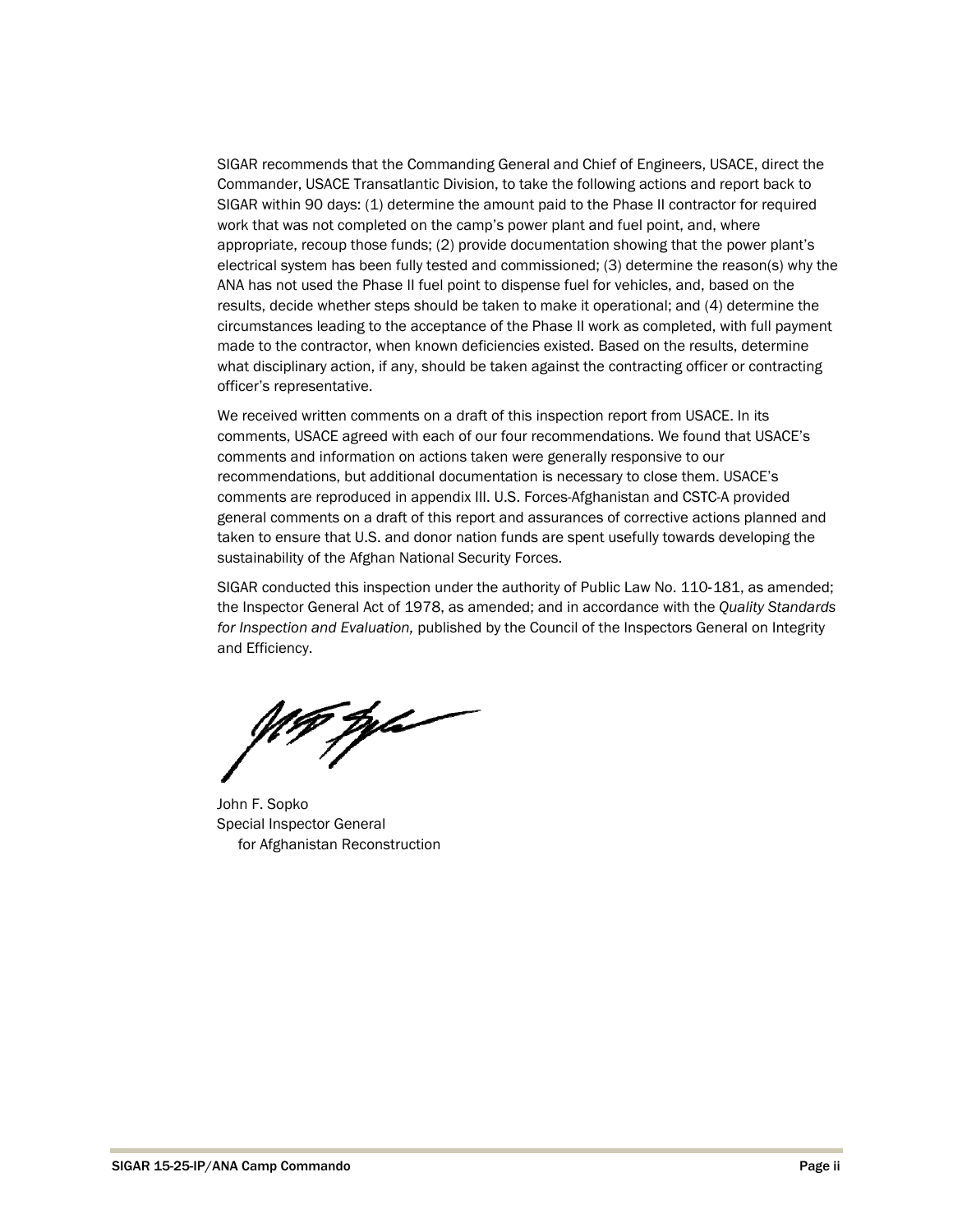On July 1, 2009, the Department of Defense awarded the first of four contracts to construct and/or renovate facilities at the Afghan National Army's (ANA) Camp Commando in Kabul, Afghanistan.2 The four contracts corresponding to Phases I through IV of the work—were funded through the Afghanistan Security Forces Fund and totaled \$57.1 million over 5 years.<sup>3</sup> The purpose of these contracts was to help establish an operating base for the ANA Special Operations Command Division Headquarters, the Commando School of Excellence, the 6<sup>th</sup> Special Operations Kandak, the Military Intelligence Kandak, and the Garrison Support Unit.<sup>4</sup>

In March 2010, the U.S. Army Corps of Engineers (USACE) awarded the Phase II contract to Fazlullah Construction and Engineering Company/United Infrastructure Projects Joint Venture—Afghan and U.S. firms, respectively—for \$15.1 million.5 Following a series of modifications and amendments, the contract's price increased to approximately \$18.7 million. The Phase II contract—a mix of new construction, renovation of existing facilities, and completion of unfinished Phase I work—included a power plant and electrical distribution system, fuel point, dining facility, barracks, roadways, site drainage, water and sewer distribution/treatment system, and communications network.

This inspection focused on Phase II because it involved the most recently completed facilities at the time of our site visits on February 22 and April 27, 2014. We focused on three facilities—the power plant, fuel point, and dining facility—based on cost and complexity, as well as the potential for construction and usage problems. For this inspection, we assessed whether the (1) work was completed in accordance with contract requirements and technical specifications, and (2) facilities were being used as intended.

We conducted our work at Camp Commando in Kabul, Afghanistan, from February through November 2014, in accordance with the *Quality Standards for Inspection and Evaluation*, published by the Council of the Inspectors General on Integrity and Efficiency. Appendices I and II contain more detailed information on our scope and methodology and the four contracts, respectively.

### TWO OF THE THREE FACILITIES INSPECTED—THE POWER PLANT AND THE FUEL POINT— WERE NOT COMPLETED IN ACCORDANCE WITH CONTRACT REQUIREMENTS

We found that all three facilities inspected—the power plant, the fuel point, and the dining facility—generally appeared to be well constructed, but a complete inspection was not possible because neither the power plant nor the fuel point were fully operating. On April 7, 2012, USACE transferred all three facilities to the NATO Training Mission-Afghanistan, using the DD Form 1354—Transfer and Acceptance of Department of Defense Real Property-document.<sup>6</sup> The form listed some deficiencies with the facilities, including the fact that testing and commissioning of the power plant's electrical system and the fuel point's fuel pumps had not been completed. On February 17, 2013, USACE sent a letter to the contractor acknowledging that all work associated with Phase II had been completed and that all issues had been resolved.7 This letter also noted the final payment on the \$18.7 million contract would be \$130,467.45. However, our site inspections—in February and April 2014—identified continuing deficiencies with the power plant and fuel point.

7 USACE Serial Letter C-0015.

-

<sup>2</sup> The U.S. Army Corps of Engineers awarded the first three contracts; the Air Force Civil Engineering Center awarded the fourth contract.

<sup>3</sup> Congress created the Afghanistan Security Forces Fund to provide the Afghan National Security Forces—made up of the ANA and the Afghan National Police—with equipment, supplies, services, and training, as well as facility and infrastructure repair, renovation, and construction.

<sup>4</sup> A *kandak* is the Afghan equivalent to a U.S. Army battalion and consists of between 352 and 800 personnel.

<sup>5</sup> Contract number W5J9JE-10-C-0013.

<sup>6</sup> In September, 2014, the International Security Assistance Force in Afghanistan reorganized, and, as a result, absorbed the NATO Training Mission-Afghanistan into the revised structure. NATO Training Mission-Afghanistan's mission is now the responsibility of Resolute Support Essential Function Four, Force Generation.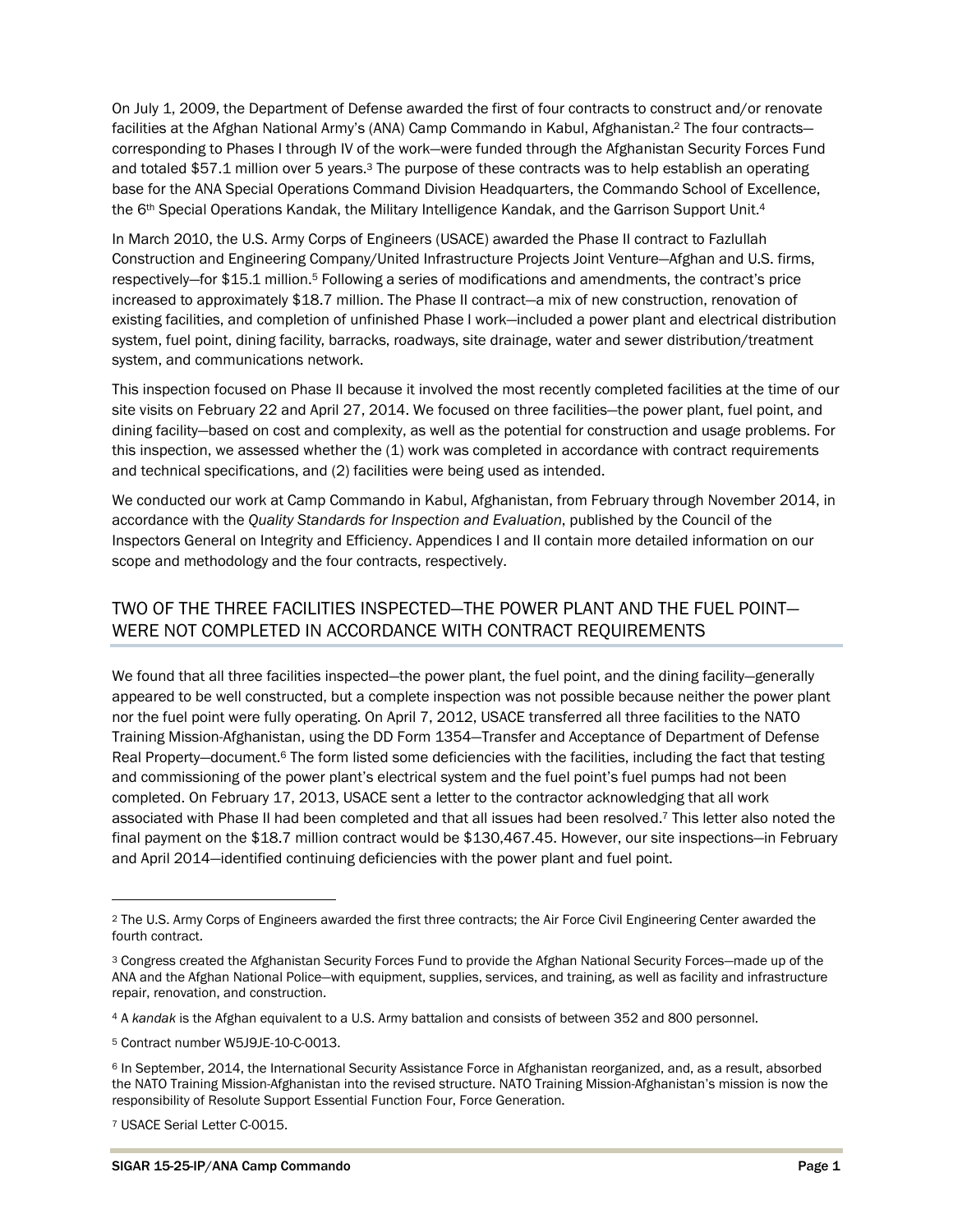### Power Plant Generators Were Not Synchronized and Power Output was Limited

The Phase II contract required the construction of a power plant—\$7 million of the \$18.7 million contract cost to provide electricity for the School of Excellence, 6<sup>th</sup> Special Operations Kandak, and the Garrison Support Unit. Specifically, the contract required completion of the power plant building and installation of five 1088 kilowatt generators; installation of transformers, control panels, switchgear, wiring, and all interior electrical accessories for parallel operation of the generators; and testing and commissioning of the electrical system

(see photo 1).<sup>8</sup> Running more than one generator at a time—up to four at a time to accommodate peak power demands—required the equipment to be calibrated and synchronized for parallel operation. In addition, the contract required that one of the plant's five generators be made available at all times to serve as a spare or backup unit. Further, when the camp has lower power demands, the control panels and switchgear should be programmed to allow for switching between operating generators without power interruptions.

In its final payment certificate, dated February 18, 2013, USACE's contracting officer's representative stated that all contract requirements had been satisfactorily met. However, during our two site visits in 2014, we discovered that deficiencies existed. For example, the power plant's master control panel and switchgear were not functioning as required for parallel operation of the generators. Among the problems was the software for synchronizing the generators, which was not working properly. As a result, only one of the four primary generators could operate at a time.

Photo 1 - Power Plant with Generators



Source: SIGAR, April 27, 2014

Further, changing power from one generator to another could not be completed without interruption. Also, since the power changeover could not be done electronically, as required, it had to be completed manually.

In comments on a draft of our report, USACE stated that an improper and unauthorized connection to a transformer damaged equipment in the power plant and caused the problems with the electrical system that we observed during our inspection. Specifically, ANA personnel made an improper connection to a transformer on or around July 6, 2012, resulting in damage to two transformers, several sections of medium voltage cables, and the main power distribution panel for the plant. USACE noted that the damage caused by the ANA occurred after USACE and the power plant's operation and maintenance (O&M) contractor performed a warranty inspection and found the power plant constructed by the Phase II contractor fully operable. USACE determined that the damage to the electrical system was beyond the control, responsibility, or liability of the Phase II contractor. The O&M contractor was able to repair the transformers and cables, but not the main distribution panel.

USACE also commented that they are unable to locate records documenting the precise dates of testing and commissioning—an essential step before a system is accepted as complete and operated—for either the electrical system or the fuel point pumps, which we discuss below. USACE stated those records were lost, likely due to an electronic data storage failure. However, USACE stated that testing and commissioning of the power plant and fuel point pumps occurred before July 2012, as evidenced by interviews with USACE project personnel, the fact that a joint inspection by USACE and O&M personnel in early July 2012 did not identify

 $\overline{a}$ 

<sup>8</sup> Phase II did not require the contractor to redesign or provide design submittal, except for the Alternating Current Generators and Power Distribution systems.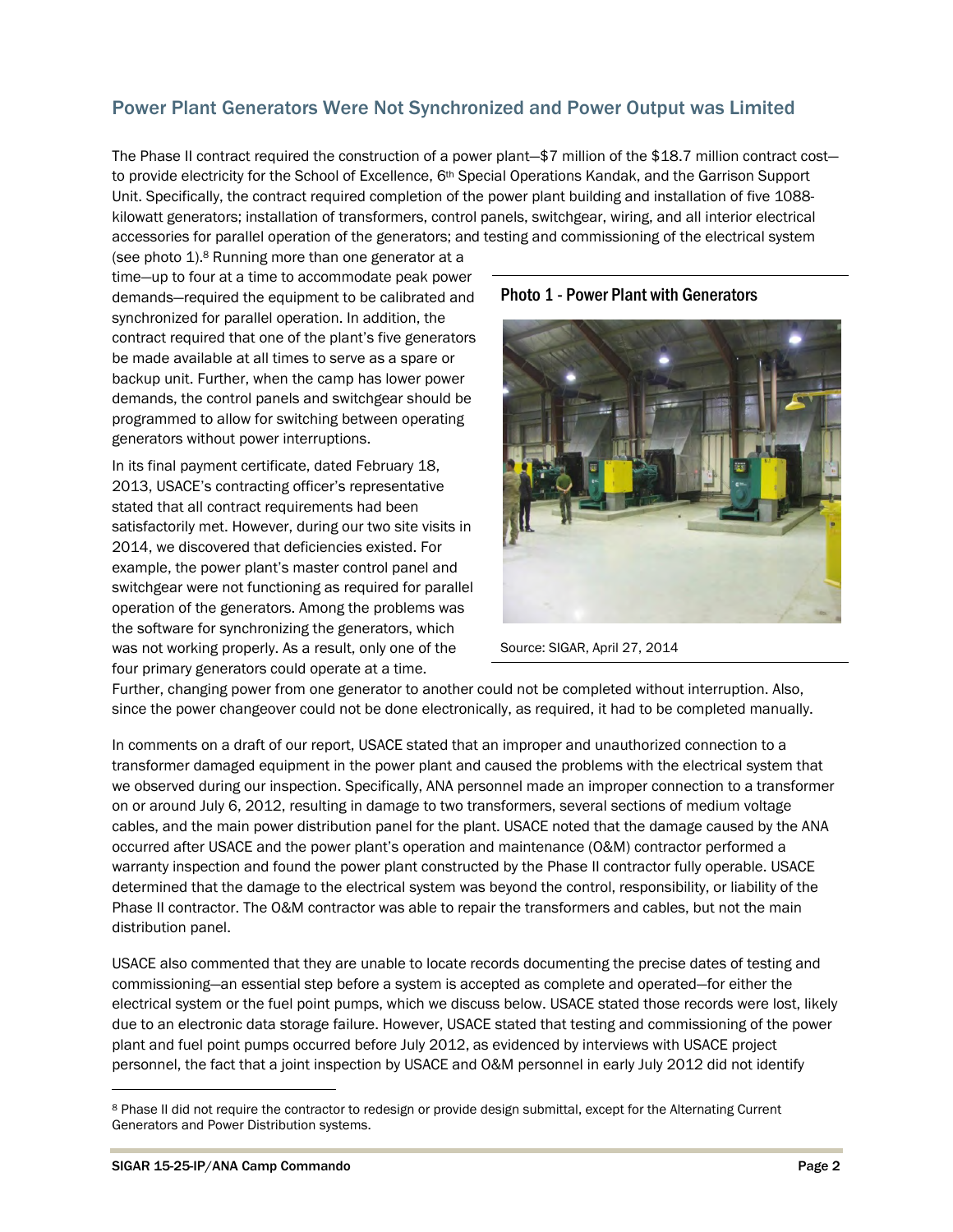functional deficiencies, and an undated USACE document that stated the testing and commissioning had been done.9

In October 2014, USACE officials provided us with documentation showing that it paid a new contractor about \$2.1 million in Phase III to complete work on or make repairs to the camp's power system. The officials noted that the initial contract to repair the power plant's electrical system was awarded for approximately \$1.9 million. This was followed by two modifications to address additional problems with the power system, including the need to replace the original master control panel, repair the generators, and synchronize the generators to allow for parallel operation so that the power plant could operate up to four generators simultaneously. These additional issues had a combined price of about \$243,000. The modifications also called for the purchase of some new equipment, such as the purchase and installation of a sixth generator. According to Combined Security Transition Command-Afghanistan (CSTC-A) officials, USACE confirmed that the repairs needed to allow for parallel operation of the generators were made in Phase III.

### The Fuel Point Was Constructed, but the Fuel Pumps Were Never Made Operational

Camp Commando's Phase II fuel point was expected to provide a centralized location for refueling ANA vehicles and to improve accountability for fuel. The contract required the fuel point to have fuel pumps, 38,000 liters of diesel storage capacity in two above-ground tanks, and 1,000 liters of motor fuel in above-ground storage tanks.<sup>10</sup> The storage facilities were to be built within a concrete containment area (see photo 2).

While all of the components were provided and the fuel point was constructed, we found that the fuel pumps were not operational and, at the time of our inspection, had not been tested and commissioned as the contract required. This deficiency was noted on the DD Form 1354 on April 7, 2012, and neither USACE nor CSTC-A could demonstrate that testing and commissioning ever occurred.<sup>11</sup> However, USACE letter C-0015, dated February 17, 2013, stated that the Phase II work had been completed and all issues had been resolved. As stated previously in this report, USACE asserts that the pumps were tested and commissioned. Nevertheless, our two site inspections in 2014 confirmed that the fuel pumps were not operating and had not been tested and commissioned. Further, due to the inoperable fuel pumps, USACE could not have checked for deficiencies within key operational systems, such as the leak detection and auto-close pump nozzle systems. As discussed later in this report, although this fuel point was never fully operational, the U.S. government has built a second fuel point for the ANA on Camp Commando under the Phase III contract.



Source: SIGAR, February 22, 2014

 $\overline{\phantom{a}}$ 

Photo 2 - Fuel Point with Tanks and Pumps

<sup>9</sup> USACE, *ANA Commando Complex PH2 (W5J9E-10-C-0013) CONSTRUCTION DEFICIENCIES and Incomplete Works*.

<sup>10</sup> The contract did not specify the number of fuel pumps to be provided.

<sup>11</sup> Commissioning refers to the process by which a piece of equipment, a facility, or plant, that is installed, is complete, or near completion, is tested to verify functionality in accordance with design objectives or specifications.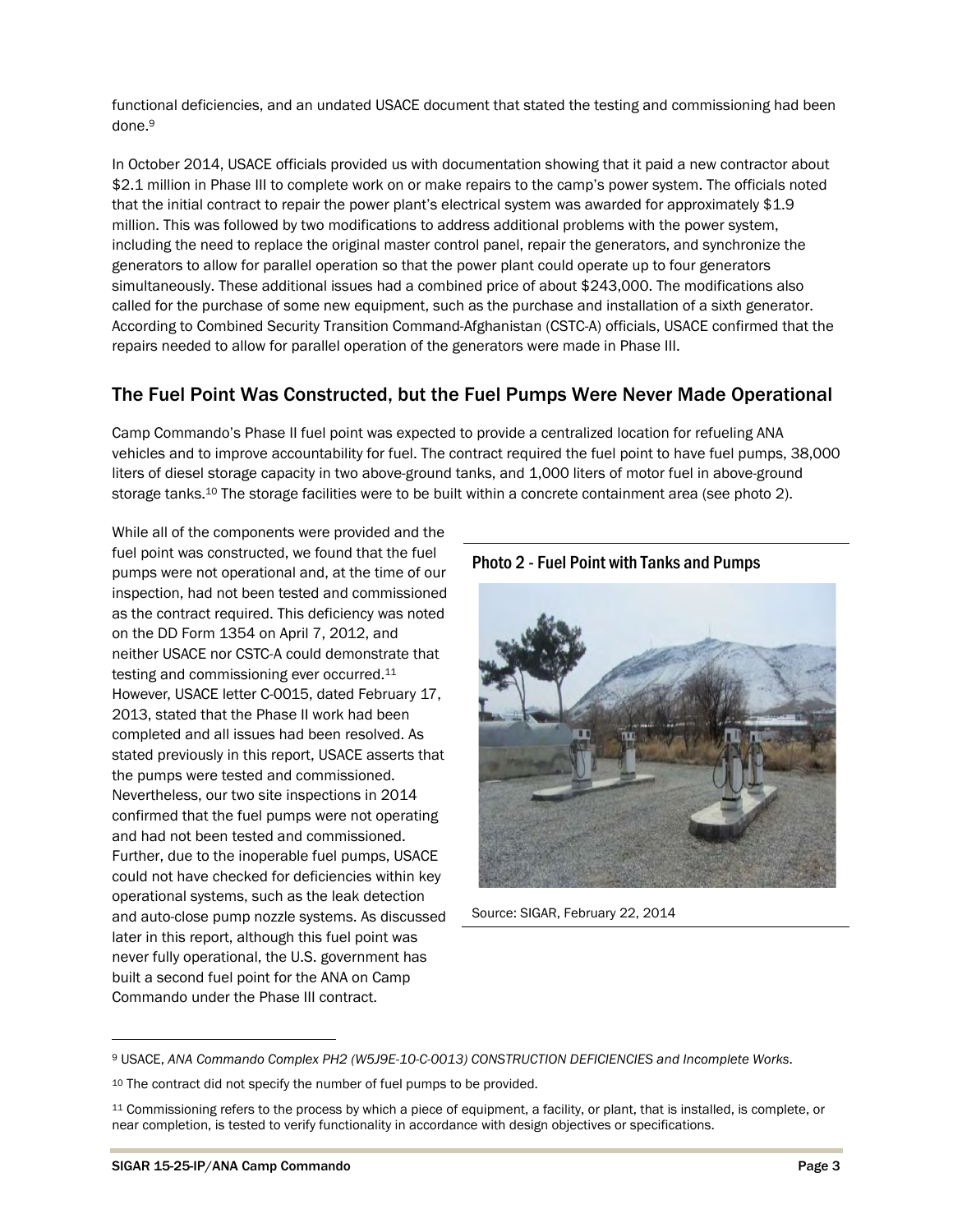### The Dining Facility Was Constructed According to Contract Requirements

The Phase II contract required the completion of a dining facility, including a dining room to seat 280 people. The dining facility's design and initial construction began in Phase I. However, the Phase I contract recognized that the contractor might not be able to complete construction during that phase, since it only had a 90-day period of performance. The contract noted that if the dining facility was not completed during Phase I, that the contractor would complete the facility during Phase II.12

Based on our site inspections, as well as our analysis of the Phase I construction drawings and statement of work, we found that the dining facility was generally completed according to the contract requirements in Phase II. Although the statement of work did not specify how many food storage units were to be provided, we found three units had been installed—two cold storage and one dry storage.

### THE POWER PLANT, THE FUEL POINT, AND THE DINING FACILITY WERE ALL BEING USED, BUT ONLY THE DINING FACILITY WAS BEING FULLY USED AS INTENDED

Based on our two site visits, we found that all three Phase II facilities—the power plant, the fuel point, and the dining facility—were being used. However, neither the power plant nor the fuel point was being fully used as intended. Specifically, the power plant's generators were not operating as designed, and the pumps at the fuel point had never been used to fuel vehicles. The dining facility was being used and was serving more than five times the number of personnel for which it was designed.

### The Power Plant Was Not Being Used as Intended and Power Output Was Limited to One Quarter of the Intended Maximum Output

We found that the power plant's generators did not run in parallel as intended, and only one generator could run at a time, rather than four. This meant that Camp Commando only had 25 percent of the intended power availability that it should have at any given time to accommodate peak demands or other contingencies. In addition, because the generators did not run in parallel, the camp's power supply had to be interrupted to allow manual change-over from one operating generator to another for maintenance, or during emergencies. To compensate for the power shortage, Camp Commando used "spot" generators to provide power to key areas, including garrison perimeter security systems, the Special Forces compound, and some areas within the School of Excellence.<sup>13</sup> U.S. mentors stated that the camp had 19 spot generators, but that some of them were not functioning because they needed repair.

In comments on a draft of our report, USACE stated the limited power stemmed from damage to the electrical system caused by the ANA making an unauthorized connection to a transformer. As discussed above, the O&M contractor was able to make some repairs, but it could not repair the main distribution panel for the plant, which needed to be replaced. USACE made replacement of this main distribution panel a requirement of the Phase III contract through a modification on January 27, 2014, and all repairs including those needed to fully operate the power plant were made by May 28, 2014—almost 2 years after the ANA damaged equipment in the power plant.

 $\overline{a}$ 

<sup>12</sup> The same contractor—Fazlullah Construction and Engineering Company/United Infrastructure Projects Joint Venture—was awarded both the Phase I and Phase II contracts.

<sup>13</sup> A spot generator is generally set up to temporarily provide power needs to a specific area or location.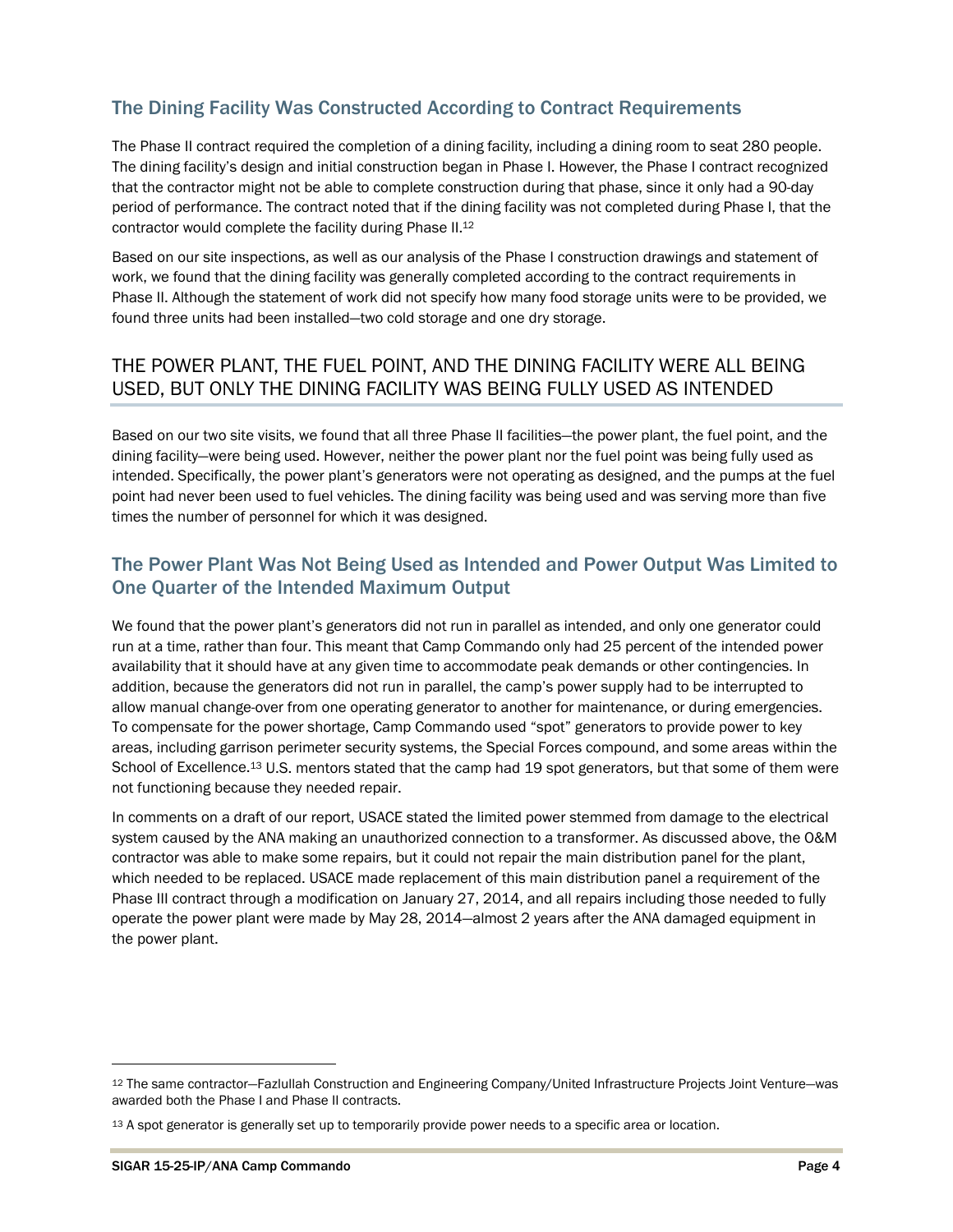### The Phase II Fuel Point Has Never Been Used As Intended

Our inspection revealed, and ANA officials confirmed, that the camp has never used the fuel point as intended, and, specifically, has never used the fuel pumps. During our site visits, ANA officials told us that—in addition to the fuel pumps not being tested and commissioned—another reason for not using the fuel point was that sufficient space did not exist between the fuel pump islands for vehicles to access the pumps. During our April 2014 inspection, we took measurements and confirmed that the fuel pump islands were properly positioned according to the construction drawings and that sufficient space existed for vehicle access, including large vehicles such as Mine-Resistant Ambush Protected vehicles. Still another reason ANA officials cited for not using the fuel point was its close proximity to the fire station, which they said violated building codes. However, we were unable to find language in the International Building Code that would prevent these two structures from being located near each other. Lastly, ANA officials told us that although they have not used the fuel pumps, they have been using the fuel point's two diesel storage tanks to store fuel.

The CSTC-A officials noted that they were not aware of any known issues preventing its use. USACE officials noted that the fuel point was usable, with one exception. In October 2014, USACE officials stated that the manufacturer did not program the pumps with the necessary coding information, and, as a result, there was no ability to pump fuel through the system. However, in comments on a draft of our report in December 2014, USACE noted that the fuel point constructed in Phase II was fully operational. Despite the conflicting assertions by USACE, our inspection clearly showed that the fuel pumps were never operational and that even though the fuel point—which cost \$332,000 to construct—has never been fully used as intended, a second, larger fuel point was being built by a new contractor under Phase III at the time of our February and April 2014 site visits. According to USACE officials, the cost to construct the new fuel point was approximately \$1 million. In October 2014, USACE officials told us that the new fuel point had been completed, but, for reasons unknown to them, it also had not been used. In its comments on a draft of a report, USACE stated that the ANA needs a centralized fuel point for all garrison tenants to enable the ANA to manage and track its fuel consumption. In addition, USACE commented that CSTC-A will continue to train, advise, and assist the ANA in proper fuel management.

### The Dining Facility Was Being Used and Serving More Personnel than Intended

The Phase II dining facility was being used, and, at the time of our April 2014 inspection, was serving more than five times the number of personnel than originally intended. As called for in the contract, CSTC-A originally intended for the dining facility to serve 280 personnel, but the Camp commander told us it was preparing and serving meals for about 1,600 personnel. To help better serve the number of people using the dining facility, the Camp commander told us that he built an addition onto the kitchen for cooking only rice. Contract documents showed that a new larger dining facility would be built for the camp in Phase III.

# **CONCLUSION**

User error and lingering construction deficiencies have resulted in the underutilization of the facilities constructed as part of Phase II work at Camp Commando. The power plant with five generators—meant to provide electricity to the ANA Special Operations Command Division Headquarters and the Commando School of Excellence, among other units—was in operable condition until the ANA made an unauthorized connection to a transformer and severely damaged the power plant's master control panel. The damage limited the plant to only 25 percent of full power and caused soldiers to use as many as 19 spot generators. Meanwhile, the fuel point appears well built and the above-ground fuel tanks are used for storage, but the fuel pumps are not used. In addition, the dining facility was well built to serve 280 personnel, but it now serves 1,600. As a result, the \$7 million plant was delayed in delivering full power for nearly 2 years until repair work was completed in May 2014; the fuel point does not fully serve its purpose; and the dining facility is likely receiving more wear and tear than planned.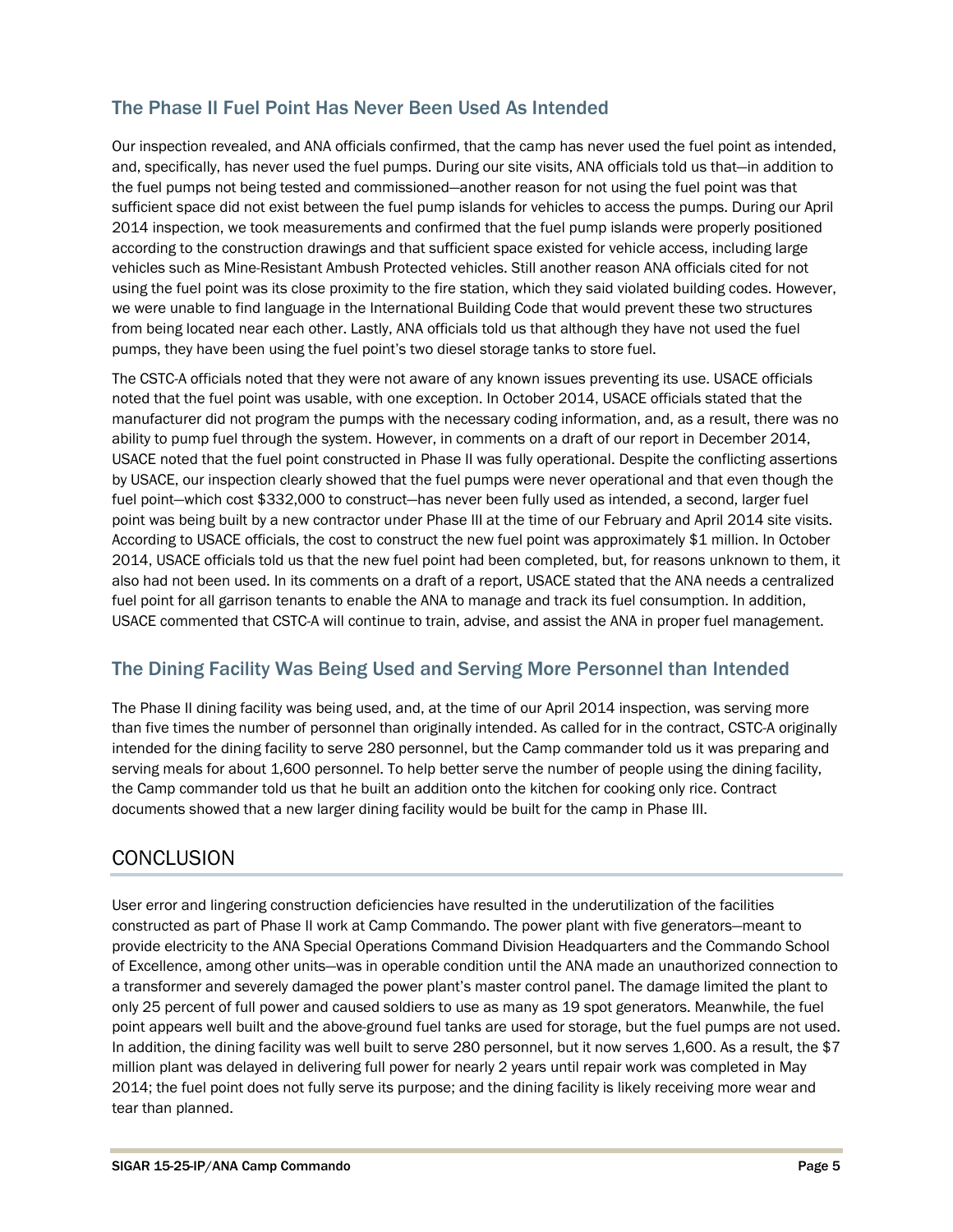The fact that the fuel pumps at the fuel point are not used is particularly troubling. The ANA has not offered any reasonable explanation for not using the pumps. However, even though the first fuel point constructed at a cost of \$332,000 was never used as planned, a second fuel point costing \$1 million was built nearby, and the pumps at that site also are not being used. The pumps are essential for tracking use of ANA fuel and to help safeguard it from theft. USACE stated in its comments to a draft of this report that CSTC-A will continue to train and assist the ANA in proper fuel management, which should include use of the fuel pumps at both fuel points.

Inspection of the Phase II construction was also hampered by lost records regarding the testing and commissioning of the power plant and fuel point. Lost records have been a problem at other sites we inspected Afghanistan and this problem requires corrective action. USACE, while acknowledging documents showing the precise dates of testing and commissioning have been lost, asserts that the power plant and fuel point were tested and inspected based on other evidence.

# RECOMMENDATIONS

To protect the U.S. government's investment in ANA Camp Commando, we recommend that the Commanding General, USACE, direct the Commander, USACE Transatlantic Division, to report back to SIGAR within 90 days:

- 1. Determine the amount paid to the Phase II contractor for required work that was not completed on the camp's power plant and fuel point, and, where appropriate, recoup those funds.
- 2. Provide documentation showing that the power plant's electrical system has been fully tested and commissioned.
- 3. Determine the reason(s) why the ANA has not used the Phase II fuel point to dispense fuel for vehicles, and, based on the results, decide whether steps should be taken to make it operational.
- 4. Determine the circumstances leading to the acceptance of the Phase II work as completed, with full payment made to the contractor, when known deficiencies existed. Based on the results, determine what disciplinary action, if any, should be taken against the contracting officer or contracting officer's representative.

# AGENCY COMMENTS

We provided a draft of this inspection report to USACE, U.S. Forces-Afghanistan, and CSTC-A for review and comment. USACE provided written comments, which are reproduced in appendix III. USACE concurred with our four recommendations and provided information on actions it has taken to address them, suggesting that no additional reply from the command would be needed in the future. USACE also provided technical comments, which we incorporated into the report, as appropriate. Because our recommendations were directed only to USACE, neither U.S. Forces-Afghanistan nor CSTC-A directly responded to the recommendations. However, neither command raised any concerns with the findings presented in the report.

With regard to our first recommendation, USACE concurred and stated that all required work was completed as contractually required. For example, USACE reported that damage caused by ANA modifications to the power plant after the contractor completed the work voided the warranty and made it necessary to conduct repairs under Phase III. USACE also stated that the fuel point pumps had been tested and commissioned; however, USACE was unable to provide supporting evidence. Furthermore, our on-site inspection clearly showed that the fuel pumps had not been commissioned. In addition, on October 30, 2014, USACE reported that "…the reason the pumps are not being used was due to a lack of necessary programming of the pumps by the manufacturer. There is no evidence that the programming was ever provided. Therefore, while the fuel tanks are fully usable, there is no ability to pump the fuel from the system using the installed pumps…"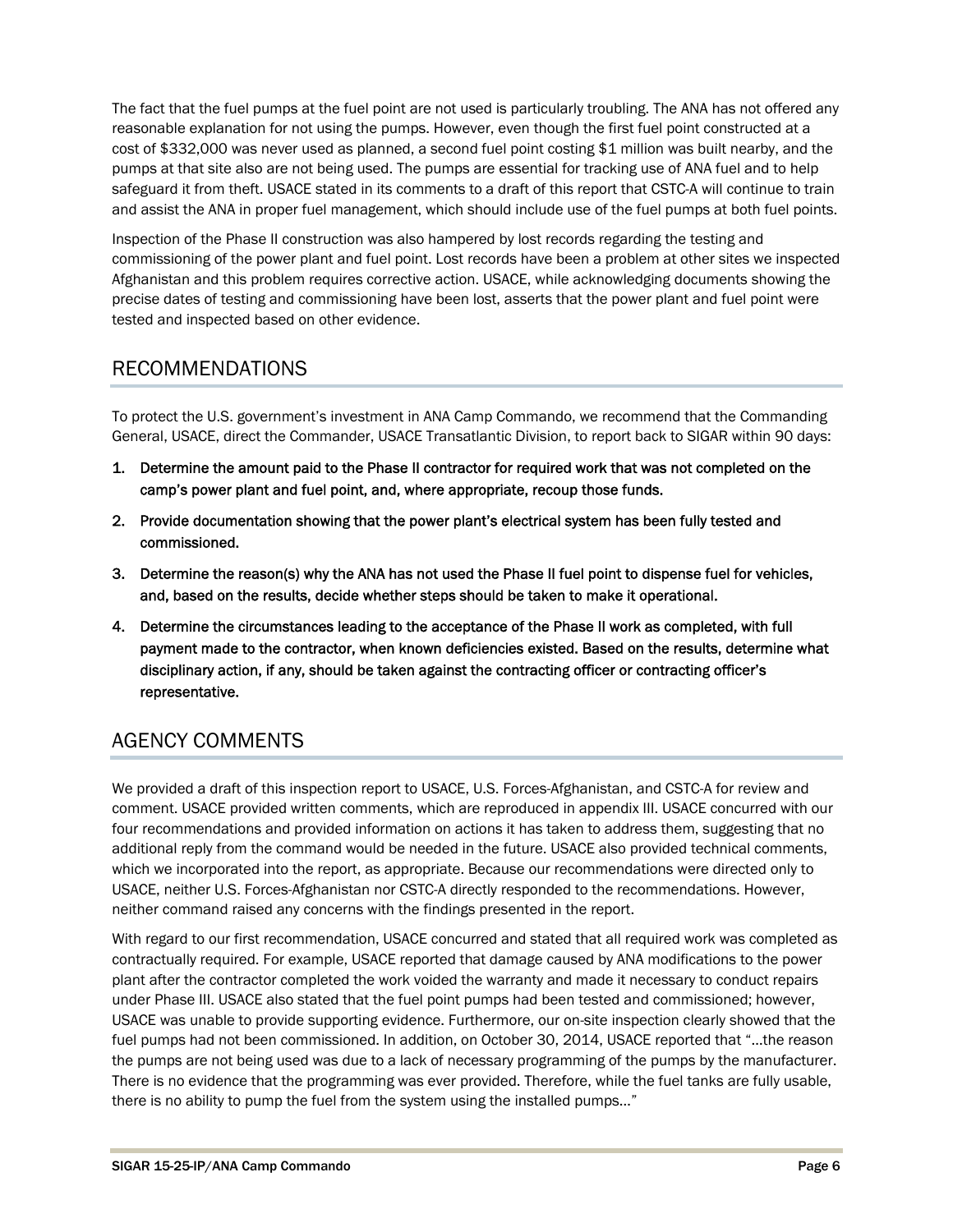USACE also concurred with our second recommendation. USACE stated that an undated document titled *ANA Commando Complex PH2 (W5J9JE-10-C-0013) CONSTRUCTION DEFICIENCIES and Incomplete Works,* coupled with an additional inspection by the operation and maintenance contractor and interviews with project personnel associated with the construction contract at the time, confirmed that the power plant had been tested and commissioned.

With regard to our third recommendation, USACE commented that CSTC-A was unable to determine why the ANA has not used the Phase II fuel point to dispense fuel for its vehicles and that CSTC-A is not aware of any operational issues related to the fuel point that would prevent the ANA from using the pumps. However, as noted above and elsewhere in this report, incomplete programming, testing, and commissioning may be a primary reason preventing use, in addition to other, unsubstantiated reasons, such as the proximity to the fire station and inadequate vehicle space. Nevertheless, USACE stated that the ANA needs a centralized fuel point for all garrison tenants so the ANA can manage and track its fuel consumption. USACE also stated that CSTC-A would continue to train, advise, and assist the ANA in proper fuel management and that CSTC-A would help the ANA understand that the proximity of the fire station to the Phase II fuel point is not a safety hazard. Although we commend CSTC-A's efforts to continue to train, advise, and assist the ANA at Camp Commando, the incomplete programming, testing, and commissioning of the pumps and the subsequent inability to check for deficiencies within key operational systems may continue to prevent use of the Phase II fuel point.

Finally, USACE concurred with our fourth recommendation and commented that the deficiencies listed on the DD Form 1354 were corrected prior to contract closeout and final payment. USACE stated that deficiencies with the parallel operation of the power plant generators were the fault of improper and unauthorized connections made to a major transformer by the ANA. As a result, the construction contractor was not liable for those damages. USACE also stated that the contracting officer and contracting officer's representative followed all standard USACE procedures and made proper payments and closeout of this contract, and no disciplinary action was warranted.

In our view, USACE's actions are generally responsive, but documentation substantiating USACE's explanations is necessary to close the recommendations. With respect to the power plant, this documentation should demonstrate that the power plant was fully tested, commissioned, and operational at the time it was turned over to the O&M contractor, and the ANA made an improper connection to the power plant causing damage to the system that hindered usability and voided the warranty. With respect to the fuel point, the documentation should demonstrate that the fuel pumps were programmed, tested, commissioned, and operational at the time they were turned over to the O&M contractor, and that the ANA is using the fuel point as intended. We will review the documents USACE provides as part of our recommendation follow-up activities.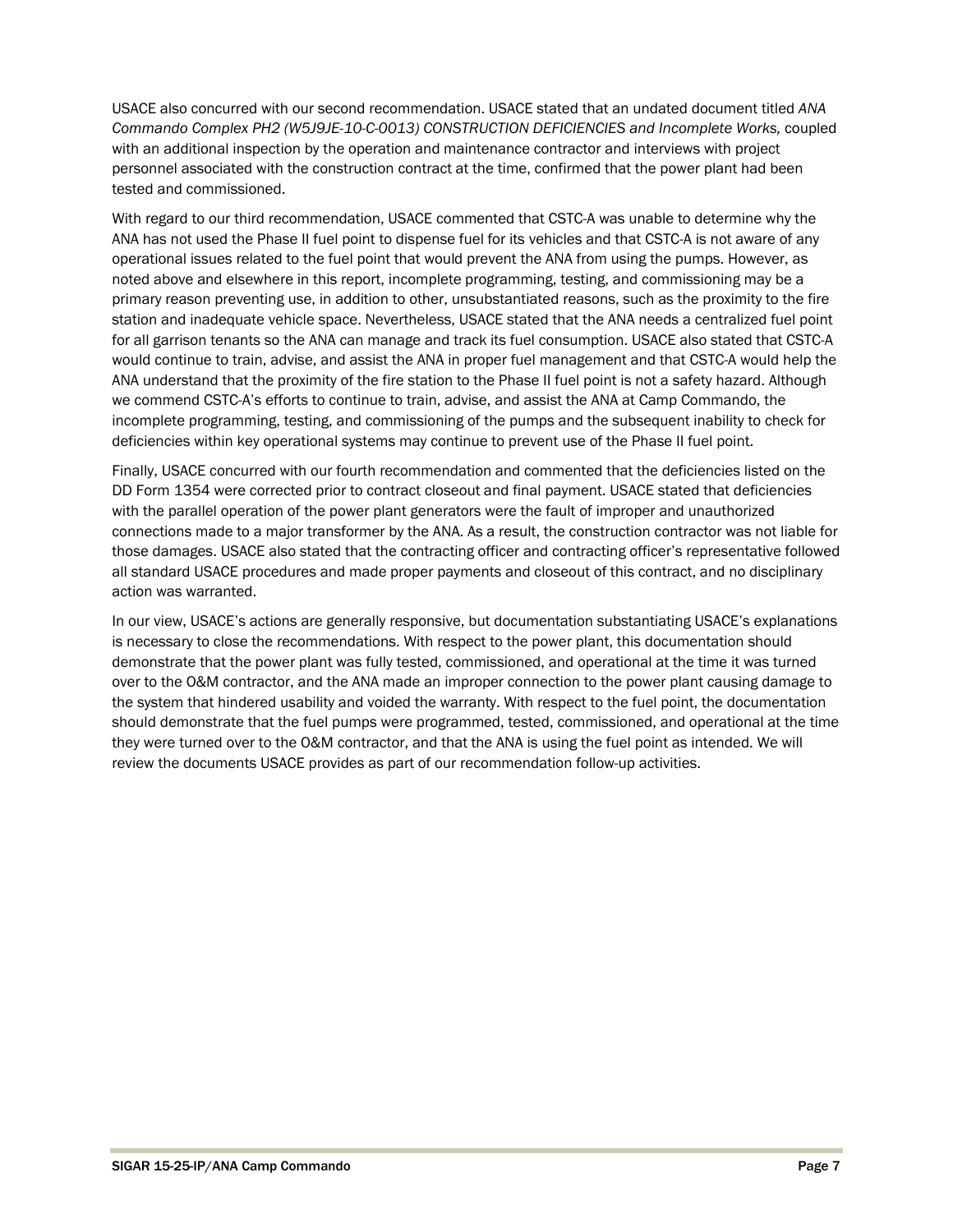# APPENDIX I - SCOPE AND METHODOLOGY

This report provides the results of our inspection of the U.S. Army Corps of Engineers (USACE) contract (W5J9JE-10-C-0013) to complete and update unfinished buildings and facilities, and design and build new facilities for the Afghan National Army (ANA) Camp Commando complex near Kabul, Afghanistan. To determine whether construction was completed in accordance with contract requirements and technical specifications, and the facilities were being used as intended, we

- reviewed available contract documents to understand project requirements and technical specifications;
- interviewed cognizant U.S. and Afghan officials concerning the construction, and operation and maintenance of the camp; and
- conducted a physical inspection and photographed the ANA Camp Commando complex to observe the quality of construction and determine the sustainability of facilities.

We selected Phase II work for our inspection because it was the most recently completed phase prior to our site visits. We selected three facilities—the power plant, fuel point, and dining facility—for inspection based on cost and complexity as well as the potential for construction and usage problems.

We conducted our inspections work in Kabul, Afghanistan, and at ANA Camp Commando from February through November 2014, in accordance with the *Quality Standards for Inspection and Evaluation,* published by the Council of the Inspectors General on Integrity and Efficiency. The engineering assessment was conducted by a professional engineer in accordance with the National Society of Professional Engineers' *Code of Ethics for Engineers.* We did not rely on computer-processed data in conducting this inspection. However, we considered the impact of compliance with laws and fraud risk.

We believe that the evidence obtained provides a reasonable basis for our findings and conclusions based on our inspection objectives. We conducted this inspection under the authority of Public Law No. 110-181, as amended, and the Inspector General Act of 1978, as amended.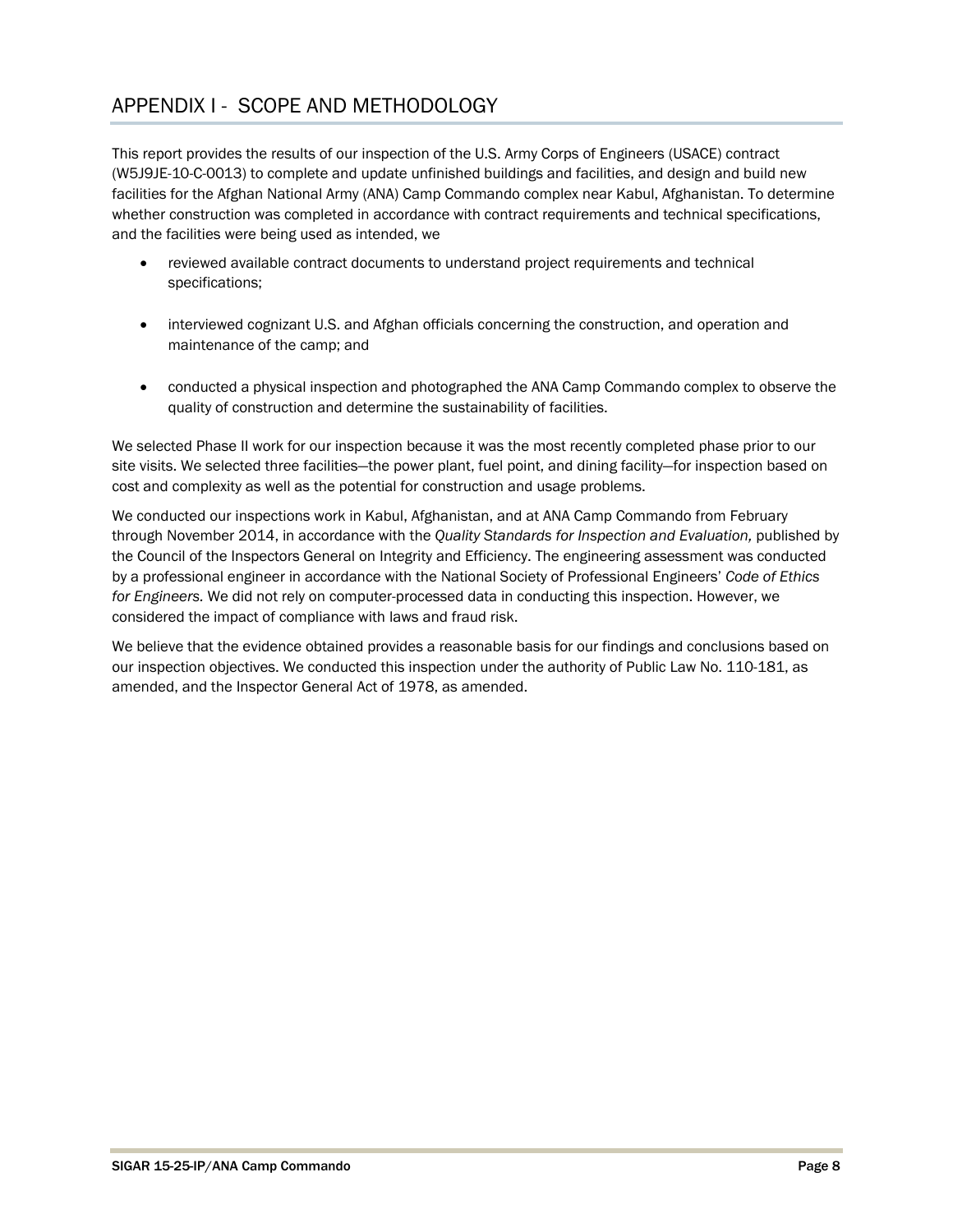# APPENDIX II - PHASE I THROUGH IV CONTRACTS AWARDED FOR CAMP COMMANDO

| <b>Contract Number</b>                            | <b>Date</b><br><b>Awarded</b> | <b>Contractor</b>                                                                    | <b>Period of</b><br>Performance | <b>Construction</b><br>Requirement                                                                                                                                                                                                                            | <b>Contract</b><br><b>Amount</b> |
|---------------------------------------------------|-------------------------------|--------------------------------------------------------------------------------------|---------------------------------|---------------------------------------------------------------------------------------------------------------------------------------------------------------------------------------------------------------------------------------------------------------|----------------------------------|
| W917PM-09-C-0061<br>(Phase I)                     | July 1, 2009                  | Fazlullah<br>Construction<br>and Engineering<br>Company<br>/United<br>Infrastructure | 90 days                         | Design and complete<br>an existing dining<br>facility, two<br>classrooms, and<br>three barracks                                                                                                                                                               | \$3,980,000                      |
| W5J9JE-10-C-0013<br>(Phase II)                    | March 24,<br>2010             | Fazlullah<br>Construction<br>and Engineering<br>Company<br>/United<br>Infrastructure | 360 days                        | Complete unfinished<br>buildings, build new<br>barracks and a<br>dining facility,<br>roadways and site<br>drainage, power<br>plant and electrical<br>distribution, water<br>storage, sewage<br>system, and<br>communications<br>network                       | \$18,395,513                     |
| W912ER-11-D-0010<br>(Phase III)                   | December 27,<br>2012          | <b>Ecc Centcom</b><br>Constructors,<br>LLC                                           | 610 days                        | Construct three<br>barracks, another<br>dining facility, a fuel<br>point, warehouse,<br>convert barracks into<br>classrooms, renovate<br>headquarters,<br>demolish structures,<br>and provide parking<br>and utility support for<br>almost 2,000<br>personnel | \$17,407,095                     |
| FA8903-06-D-8513<br>Task Order 0057<br>(Phase IV) | September 27.<br>2013         | Gilbane<br>Incorporated                                                              | 365 days                        | Construct buildings<br>and roads, and make<br>improvements to the<br>electrical distribution<br>system, central<br>power plant, potable<br>water, and sanitary<br>sewer system                                                                                | \$17,027,313                     |
| <b>Total</b>                                      |                               |                                                                                      |                                 |                                                                                                                                                                                                                                                               | \$56,809,921                     |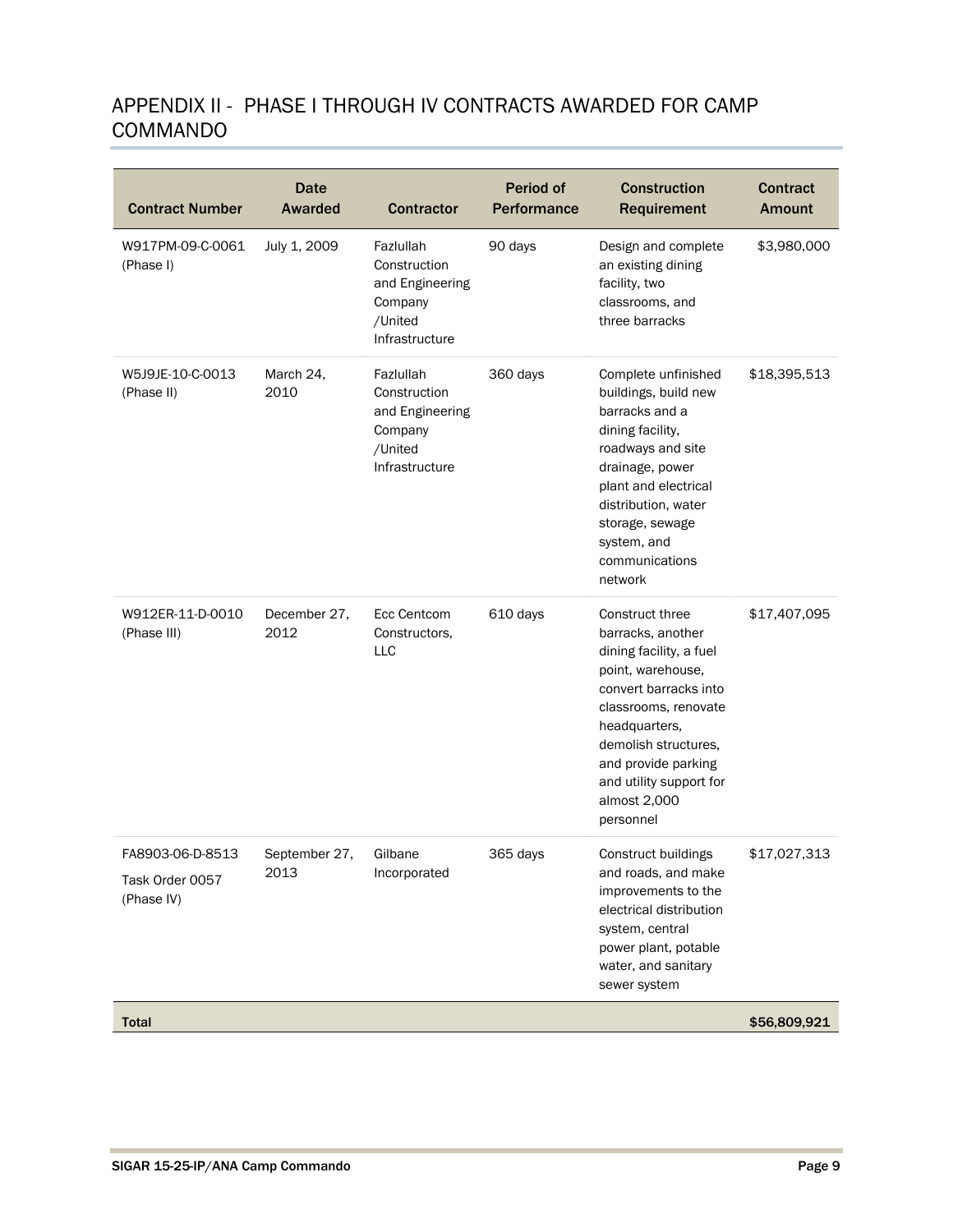### APPENDIX III - COMMENTS FROM THE U.S. ARMY CORPS OF ENGINEERS



DEPARTMENT OF THE ARMY UNITED STATES ARMY CORPS OF ENGINEERS **TRANSATLANTIC DIVISION** 201 PRINCE FREDERICK DRIVE WINCHESTER, VIRGINIA 22602-4373

December 10, 2014

Ms. Gabriele A. Tonsil Deputy Assistant Inspector General for Audits and Inspections 1550 Crystal Drive, Suite 900 Arlington, VA 22202

Dear Ms. Tonsil:

Enclosed is the U.S. Army Corps of Engineers (USACE) Transatlantic Division (TAD) response to SIGAR Inspection Report: "ANA Camp Commando Phase II: Contractor was Paid \$18.7 Million Despite Known Construction Deficiencies Limiting Facility Use".

USACE concurs with SIGAR's recommendations and based on our review and response there is no further need on our part to reply in the future.

Our response to Recommendation Number 3: Determine the reason(s) why the ANA has not used the Phase II fuel point to dispense fuel for vehicles, and, based on the results, decide whether steps should be taken to make it operational is a response we received to our Transatlantic Afghanistan District's inquiry to the Combined Security Transition Command Afghanistan. We also reviewed the circumstances of the acceptance of the Phase II Facility at Camp Commando to determine if action should be taken against the contracting officer(s) as you recommended. We found during the performance of this contract, there were several procuring contractor officers (KO), administrative KOs, and contracting officers' representatives (COR) assigned with oversight for this construction contract. Review of USACE records concluded that none of the USACE contracting personnel assigned to provide oversight on this contract failed to appropriately perform their assigned duties on the contract. The KO and COR followed all standard USACE procedures and made proper payments and closeout of this contract. No disciplinary action is warranted.

My point of contact for this response is Mr. Mike Hatchett, TAD Internal Review Auditor. or by telephone at He may be reached by e-mail at

Richard J.E. Heitkamp Colonel, U.S. Army Chief of Staff

Encl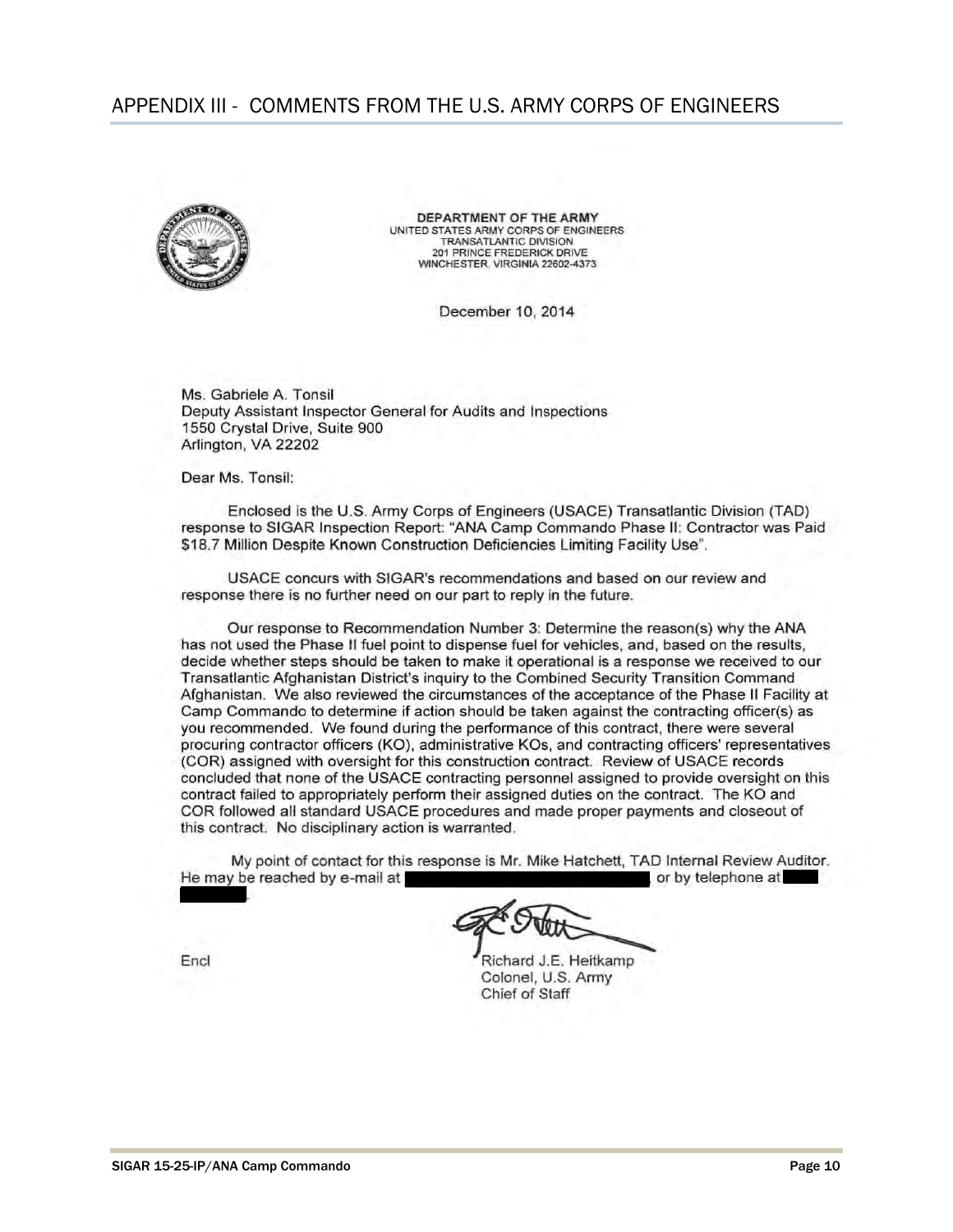### **USACE Response to SIGAR Draft Rpt. 15-X Inspection Report Camp Commando Phase II**

### **Timeline Statement of Facts Pertaining to Electrical and Fuel Systems**

Camp Commando Phase II, contract W5J9JE-10-C-0013, was awarded 24 March 2010 and construction commenced for approximately 2 years, with construction being completed on 29 March 2012. USACE issued a DD1354 on 7 April 2012 with known deficiencies, to include the testing and commissioning of the Power Plant and Electrical System as well as testing and commissioning of the fuel dispensers. The facility was transferred with these punch list items to meet Afghan National Army (ANA) mission requirements and timeline to occupy the camp. With the DD1354, the facility was transferred to Combined Security Transition Command (CSTC-A). CSTC-A subsequently turned the facility over to the Afghanistan National Army for their use. Per standard practice, deficiencies identified on the DD Form 1354 continued to be addressed by USACE and the contractor following project turnover. Until testing and commissioning was complete, the camp power plant was operated by the construction contractor. The testing and commissioning was completed before July 2012, at which point efforts were initiated for the power plant to be operated by the National O&M Contractor. However, documentation on the power plant testing and commissioning was lost, likely due to electronic data storage failure in the Kabul Resident Office.

The Operations and Maintenance of critical infrastructure on Camp Commando was assigned to the National O&M Contractor  $-ITT$ -Excelis and CII  $-$  in July 2012 under contract W912ER-10-D-0002. This O&M contractor and Corps representatives conducted a joint site inspection beginning on 4 July 2012 to identify any warranty issues or other significant deficiencies requiring correction prior to initiation of O&M activities. A report of this joint inspection was issued on 21 July 2012 listing several issues considered to be warranty items requiring repair by the Phase II construction contractor. There were no issues identified in this inspection indicating any errors with the synchronization equipment or the functionality of the Master Distribution Panel that controls the parallel operation of the generators. During this period, on or about 6 July 2012, the ANA made an unauthorized and improper connection to a major transformer located adjacent to the power plant. This connection damaged two transformers, several sections of medium voltage cables, and more significantly caused damage to the Main Distribution Panel (MDP) within the power plant. ITT-Excelis prepared inspection documents on 7 and 8 July 2012 outlining the damage and initiated repairs to the transformers and medium voltage cables. However, ITT-Excelis did not execute repairs to the MDP. The Phase II contractor (FCEC UIP) issued a Serial Letter, dated 9 July 2012, in which they notified USACE that the warranty for the Power Plant and Electrical System was to be rescinded based on the actions of the ANA. USACE acknowledged this warranty rescission in a Memorandum of Record (MFR) on 21 January 2013 recognizing damage to a transformer and, cited the contractor's 9 July 2012 letter, where "the Contactor [sic] rescinded the warrantee [sic] due to damage from the O&M operations." The USACE COR for the project, who was present during the July 2012 joint site inspection related to this damage, agreed with the contractor that they would not be responsible for the repairs.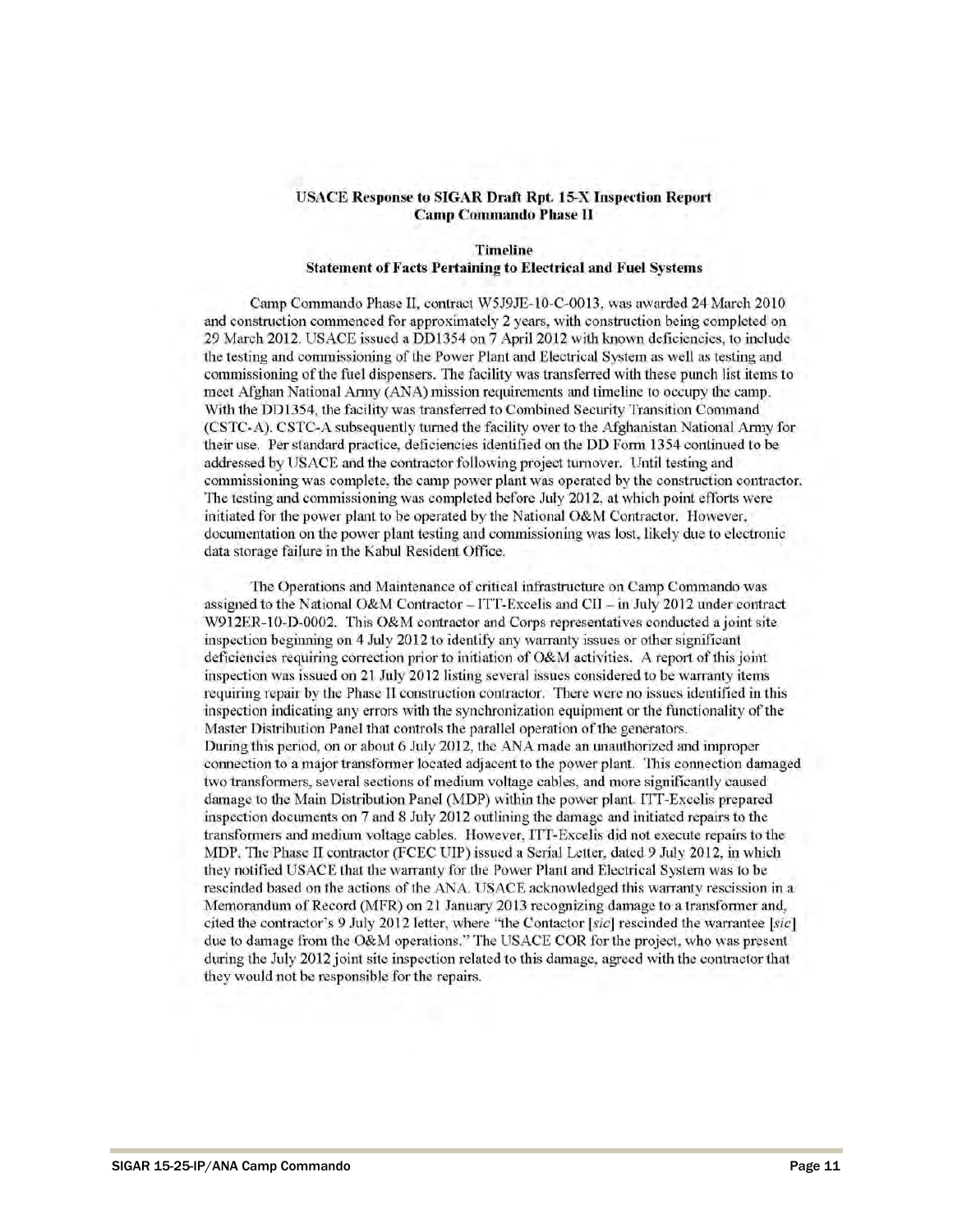As of the date of this Statement of Facts, USACE is unable to locate records documenting the precise dates of testing and commissioning either the electrical system or the fuel point dispensers. Based on existing contracting documentation, however, as well as interviews with USACE project personnel associated with this contract, the referenced testing and commissioning took place subsequent to project closeout. This is supported by the fact that the O&M joint inspection in July 2012 did not identify any functional deficiencies with the operation of the power plant. An undated USACE document titled "ANA Commando Complex PH2 (W5J9JE-10-C-0013) CONSTRUCTION DEFICIENCIES and Incomplete Works" confirms that the testing and commissioning of the power plant electrical system, as well as the fuel dispensers, was completed under Phase II. This document identified each deficiency listed on the DD1354 and, with the exception of some remaining deficiencies on the water system, this document identified all work associated with correcting these deficiencies as completed. This document was created 10 January 2013 (per its computer system date). Subsequently, the Kabul Area Office (KAO) Engineer issued an MFR, dated 21 January 2013, stating that "a final inspection for generators and electrical system was performed and the system put into service." Following the resolution of the water system deficiency, the KAO issued serial letter C-0015 dated 17 February 2013 requesting a Release of Claims from FCEC on Phase II. It states that "according to the Government's records, all work associated with the above contract is physically complete and all issues have been resolved." FCEC executed the Release of Claims document on 18 February 2013, and the Phase II contract was subsequently closed out by TAA on 21 November 2013.

The Camp Commando Phase III contract, W912ER-11-D-0010 DM01, was awarded on 27 December 2012, 5 months after the damages to the Power Plant and Electrical System caused by the ANA. Work did not begin until 4 February. As stated above, testing and commissioning of the power plant electrical system and fuel dispensers was completed prior to 10 January 2013, so both systems were operational at that time. The testing and commissioning of the power plant took place prior to the damage caused by the improper and unauthorized connection made by the ANA in July 2012, as commissioning with a damaged MDP would not be possible. Other repairs, made by ITT-Excelis, to the electrical system damage caused by ANA tampering were sufficient to make the system operational but without the functionality afforded with a fully operational MDP (also referred to as a Master Control Panel). Per CSTC-A's 29 Oct 2013 Letter of Direction, modification 0007 to the Phase III contract, issued 27 January 2014, makes provision to "replace the non-functional . . . Master Control Panel with a new Master Control Panel that shall synchronize the installed, fully functional generation system" and "synchronize all of the existing generators." From available evidence, the ANA improper connections rendered the master control panel inoperable. This in turn prevented proper synchronization of the generators. The electrical system was usable, but not synchronized. The circumstances were beyond the control, responsibility or liability of the Phase II contractor.

SIGAR conducted their first site visit to Camp Commando on 22 February 2014, less than one month after modification 0007 had been issued. Work continued in relation to the subject modification throughout the following months, and SIGAR conducted a second site visit on 27 April 2014, while this work was still ongoing. After this second site visit, USACE issued another modification on 5 May 2014, which provided the necessary temporary power in order to synchronize the five onsite generators and correct the deficiency caused by the improper ANA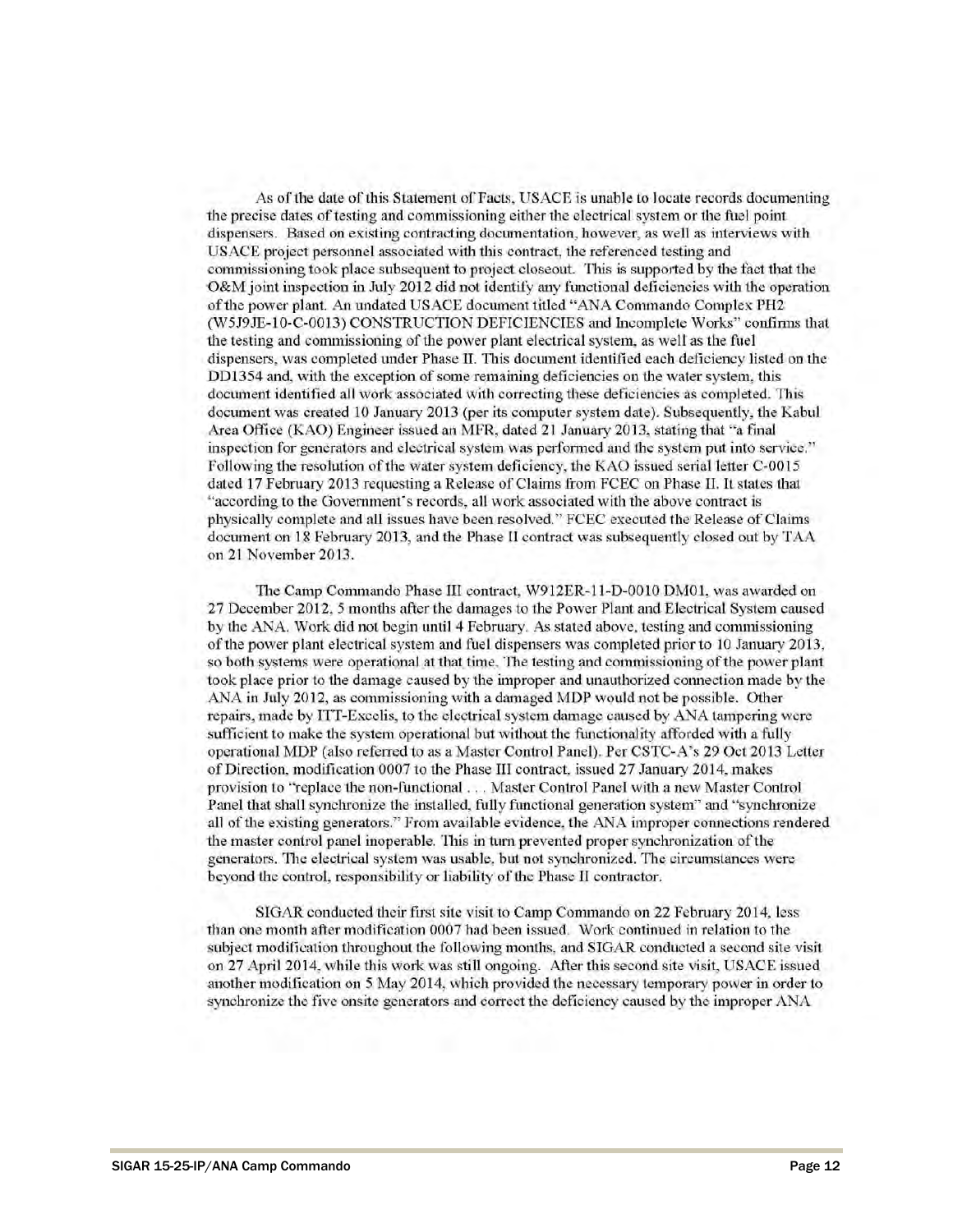electrical connection. The Power Plant was made fully operational, after O&M Training, on 28 May 2014, and all Final Inspections of Camp Commando Phase III were completed on 26 June 2014.

The fuel point constructed in Phase II was fully functional. For unknown reasons, the ANA has elected to utilize the storage tank for distribution of fuel without using the fullyfunctional metered pumps provided. Phase III provided for an additional, improved fuel point system. Again, the ANA elected to distribute fuel directly from the storage tank without benefit of the metered pumps.

**USACE Response to Draft Rpt. 15-X Inspection Report Recommendations** 

1. Recommendation: Determine the amount paid to the Phase II contractor for required work that was not completed on the camp's power plant and fuel point, and, where appropriate, recoup those funds.

### **USACE Response: Concur**

All required work on the camp's power plant and fuel point was completed as contractually required. The contractor was paid a total of \$18,710,512.94. There are no funds to recoup. As detailed in the narrative above, the Phase II contractor completed all required work on both the power plant and fuel point. However, damage caused by ANA modifications to the power plant after the contractor completed the work voided the warranty and made it necessary to conduct repairs in the Phase III contract, mod. 0007.

Recommendation: Provide documentation showing that the power plant's electrical  $\overline{2}$ . system has been fully tested and commissioned.

### **USACE Response: Concur**

As stated above, the document titled "ANA Commando Complex PH2 (W5J9JE-10-C-0013) CONSTRUCTION DEFICIENCIES and Incomplete Works" confirms that the testing and commissioning of the power plant electrical system, as well as the fuel dispensers was completed under Phase II. Each deficiency listed on the DD1354 is itemized and, except for the water system, identified as completed. This is corroborated by the O&M inspection not identifying significant testing and commissioning deficiencies and further through interviews with project personnel associated with this construction contract at the time. The USACE Kabul Area Engineer for this project stated in an interview that the testing and commission was completed before transferring the power plant to the National O&M Contract, but that documentation was lost, likely due to electronic data storage failure in the Kabul Resident Office.

3. Recommendation: Determine the reason(s) why the ANA has not used the Phase II fuel point to dispense fuel for vehicles, and, based on the results, decide whether steps should be taken to make it operational.

**CSTC-A Response: Concur**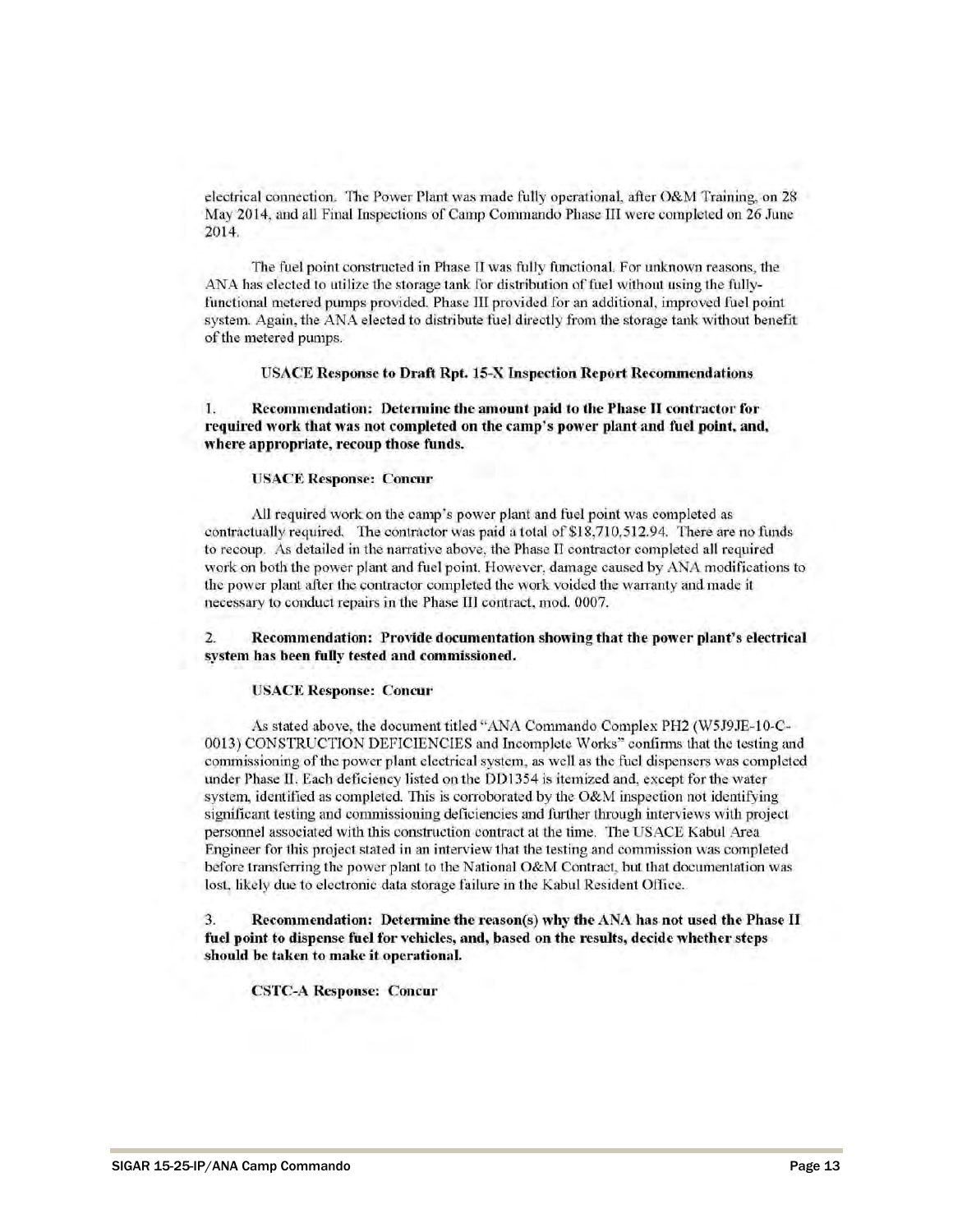CSTC-A CJ-ENG has informed us they are unable to determine the reason why the ANA has not used the Phase II metered fuel point to dispense fuel for their vehicles. CSTC-A CJ-ENG is not aware of any operational issues related to the fuel point that will prevent the ANA from using the dispensers. The ANA needs to have a centralized fuel point for all garrison tenants. A centralized fuel point will enable the ANA to manage and track their fuel consumption. CSTC-A will continue to train, advise and assist the ANA in proper fuel management. They will also help the ANA understand that the proximity of the fire station to the Phase II fuel point is not a safety hazard.

### $\mathbf{4}$ Recommendation: Determine the circumstances leading to the acceptance of the Phase II work as completed, with full payment made to the contractor, when known deficiencies existed. Based on the results, determine what disciplinary action, if any, should be taken against the contracting officer or contracting officer's representative.

### **USACE Response: Concur**

As stated in the response to recommendation number 1 above, all deficiencies listed on the DD 1354 were corrected prior to contract closeout and final payment. Further deficiencies with the operation of the power plant generators in parallel were the fault of improper and unauthorized connections to a major transformer by the ANA. As such, the construction contractor is not liable for any of these damages. The contracting officer and contracting officer's representative followed all standard USACE procedures and made proper payments and closeout of this contract. No disciplinary action is warranted.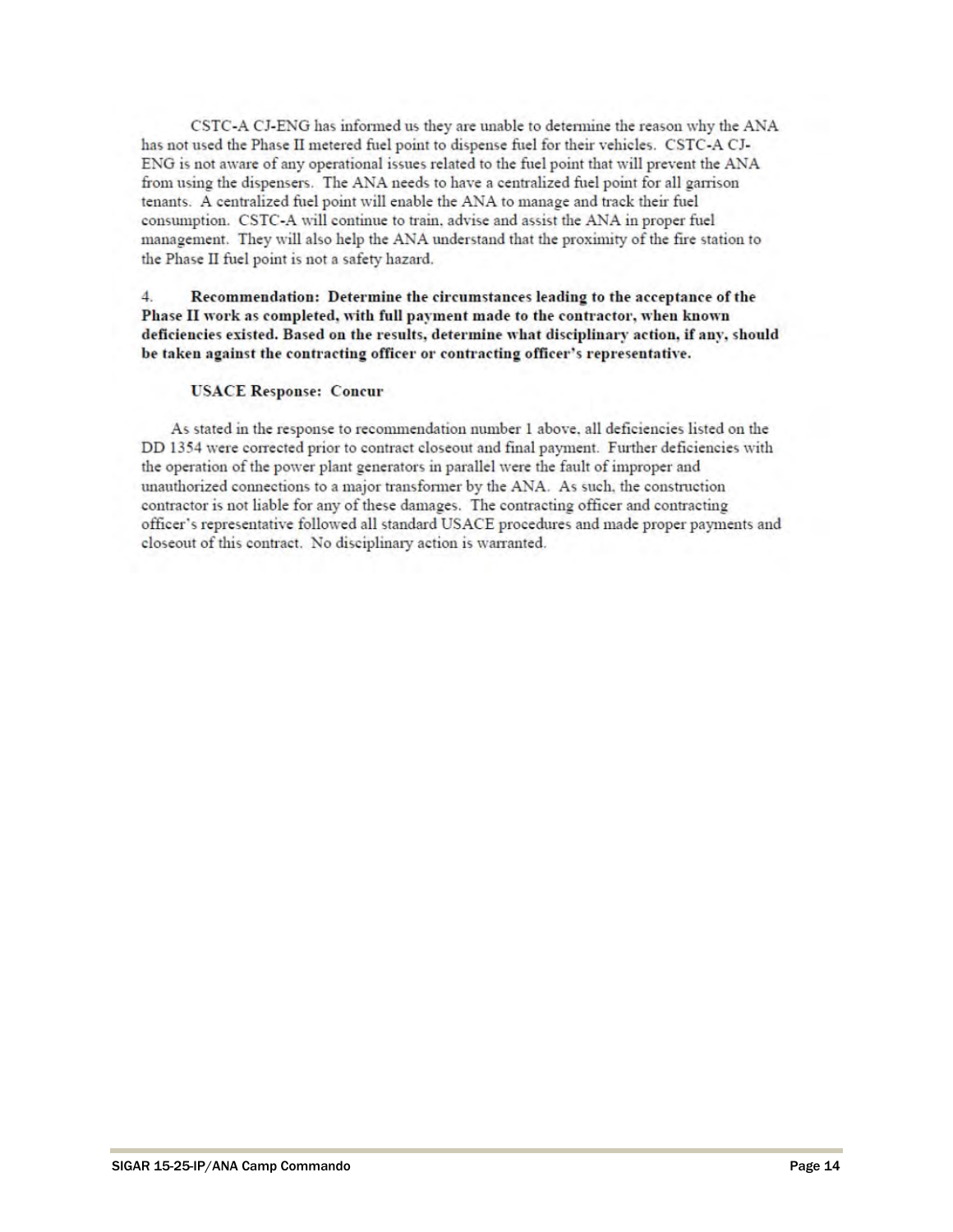# APPENDIX IV - ACKNOWLEDGMENTS

Scott Harmon, Senior Inspections Manager

Brian Flynn, Senior Audit Manager

Art Granger, Auditor-in-Charge

Ron Riach, P.E., Engineer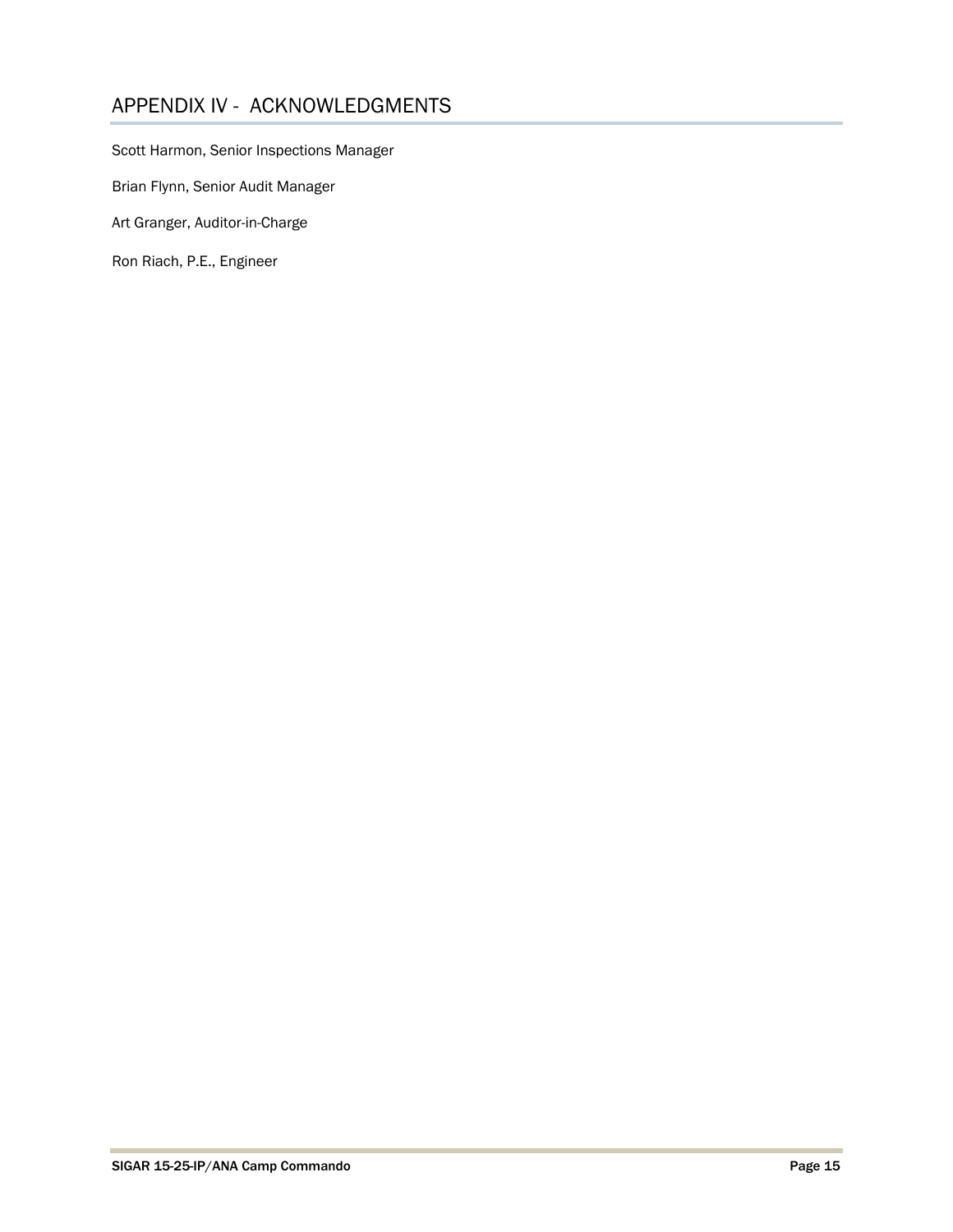This inspection report was conducted under project code SIGAR-I-016.